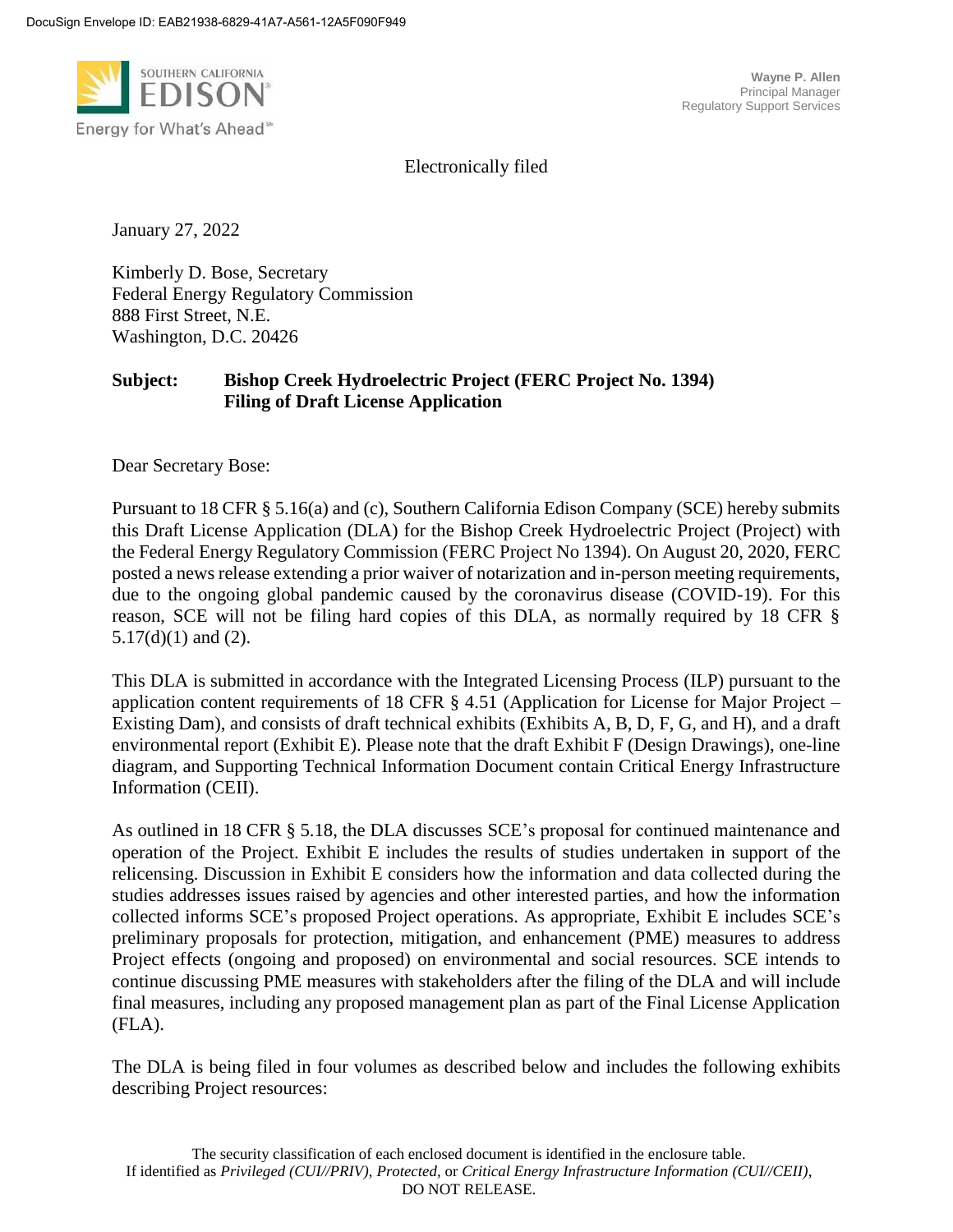Kimberly D. Bose, FERC Bishop Creek Hydroelectric Project (FERC Project No. 1394) Filing of Draft License Application January 27, 2022

### Volume I

| <b>Initial Statement</b> |                                         |
|--------------------------|-----------------------------------------|
| Exhibit A                | <b>Project Description</b>              |
| Exhibit B                | <b>Project Operation</b>                |
| Exhibit D                | <b>Statement of Costs and Financing</b> |
| Exhibit E                | <b>Environmental Report</b>             |
| Exhibit G                | <b>Project Boundary Maps</b>            |
| Exhibit H                | Project Management and Need for Power   |

## Volume II

Exhibit E Appendices Consultation Log

## Volume III

Final Technical Reports for approved study plans

| Volume IV (CEII) |                        |
|------------------|------------------------|
| Exhibit F        | <b>Design Drawings</b> |

There are no portions of Exhibit E which reveal privileged, confidential cultural or Tribal resources information. Final Technical Reports for cultural and tribal resources are in review with agencies and Tribal stakeholders and will be filed as Confidential with the FLA. Additionally, SCE is developing a Historic Properties Management Plan (HPMP) that will be circulated to the State Historic Preservation Office, Tribal stakeholders and relevant agency representatives; the final HPMP will be included with the FLA.

In accordance with FERC Order No. 630 (Volume 68 Federal Register 9857), Exhibit F contains information classified as CEII. Exhibit F contains sensitive and detailed engineering information that, if used incorrectly, may compromise the safety of the Project and those responsible for its proper operation. Members of the public requesting CEII information for the Project must comply with FERC's procedures for obtaining access to CEII as required under 18 CFR § 388.113. All public requests for CEII access should be made to FERC's CEII Coordinator.

In accordance with 18 CFR § 5.16(e), relicensing stakeholders and FERC staff may file comments to SCE regarding the DLA via the FERC eLibrary, including recommendations on whether FERC should prepare an Environmental Assessment (with or without a draft Environmental Assessment) or an Environmental Impact Statement, within 90 days following this filing, but no later than May 2, 2022. Any participant whose comments request new information, studies, or other amendments to the approved Study Plan must include a demonstration of extraordinary circumstances, pursuant to the requirements of 18 CFR § 5.16(f). SCE will file a Final License Application with FERC, no later than June 30, 2022, two years before the expiration of the existing license on June 30, 2024.

This letter and its enclosures have been filed electronically along with SCE's Confidential Information Notice. The security classification of each component in this packet is shown in the enclosure table below. Additionally, all enclosed public documents will be available on SCE's Bishop Relicensing website: [https://www.sce.com/bishopcreek.](https://www.sce.com/tl/regulatory/hydro-licensing/bishop-creek-project-relicensing) If you have any questions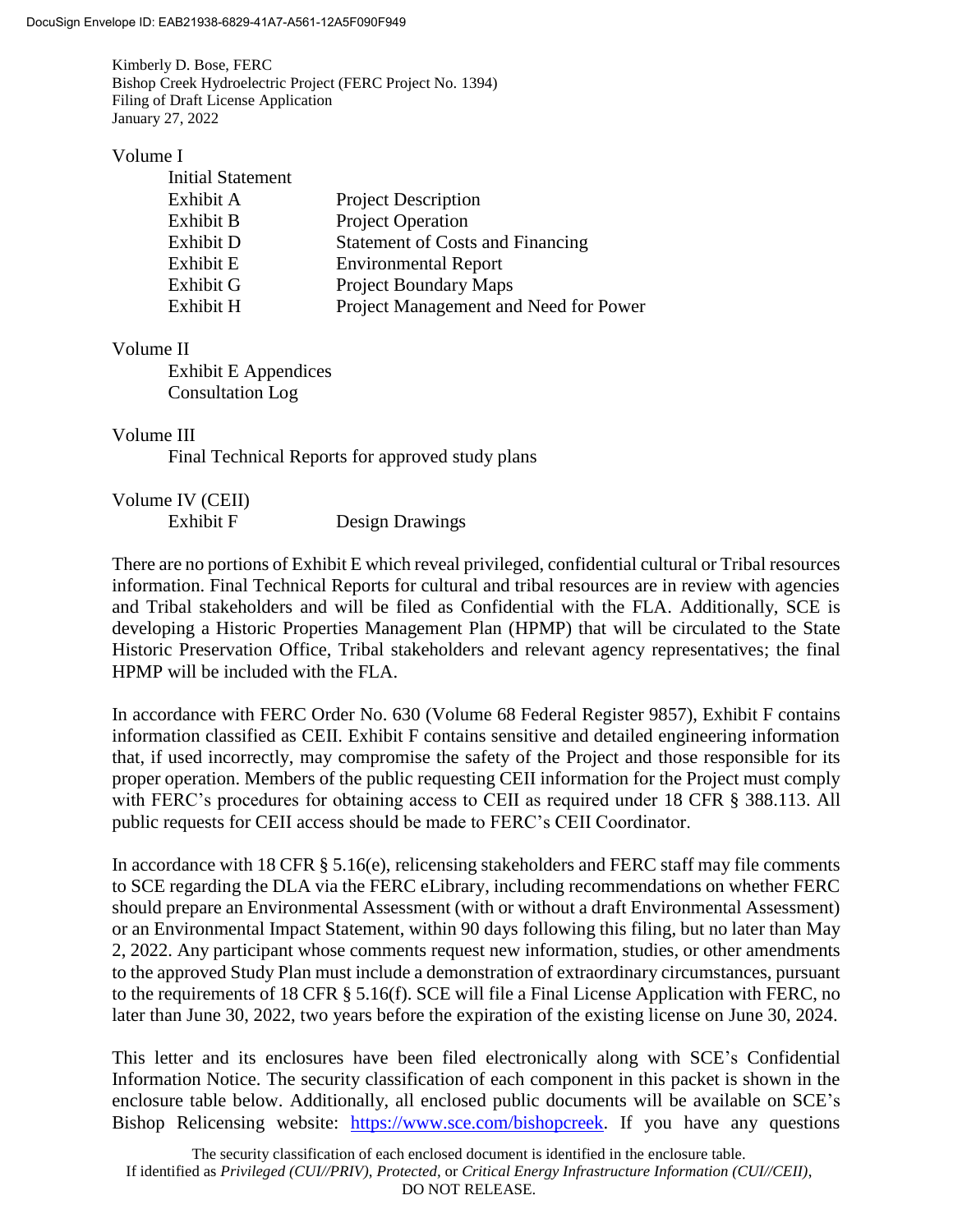Kimberly D. Bose, FERC Bishop Creek Hydroelectric Project (FERC Project No. 1394) Filing of Draft License Application January 27, 2022

concerning these documents, please contact Matthew Woodhall, Bishop Project Lead, at 626-302- 9596.

Sincerely,

-DocuSigned by: Wayne allen<br>Wayne Allen<br>Wayne Allen

Principle Manager, Regulatory Support Services

| eFile: | Kimberly D. Bose, Secretary               |  | <b>eMail:</b> Distribution List with e-mail |
|--------|-------------------------------------------|--|---------------------------------------------|
|        | Via eLibrary at www.ferc.gov              |  | addresses                                   |
|        |                                           |  | <b>Transmittal Letter Only</b>              |
| Hard   | Distribution<br>without<br>e-mail<br>List |  |                                             |
| copy:  | addresses                                 |  |                                             |
|        | <b>Transmittal Letter Only</b>            |  |                                             |

| <b>Enclosures:</b> | Confidential Information Notice – Public                                    |  |
|--------------------|-----------------------------------------------------------------------------|--|
|                    | Cover Letter – Public                                                       |  |
|                    | DLA Volume I: Initial Statement; and Exhibits A, B, D, E, G, and H – Public |  |
|                    | DLA Volume II – Exhibit E Appendices; Consultation Log – Public             |  |
|                    | DLA Volume III – Final Technical Reports                                    |  |
|                    | $DLA$ Volume IV - Exhibit $F - CUI/CEII$                                    |  |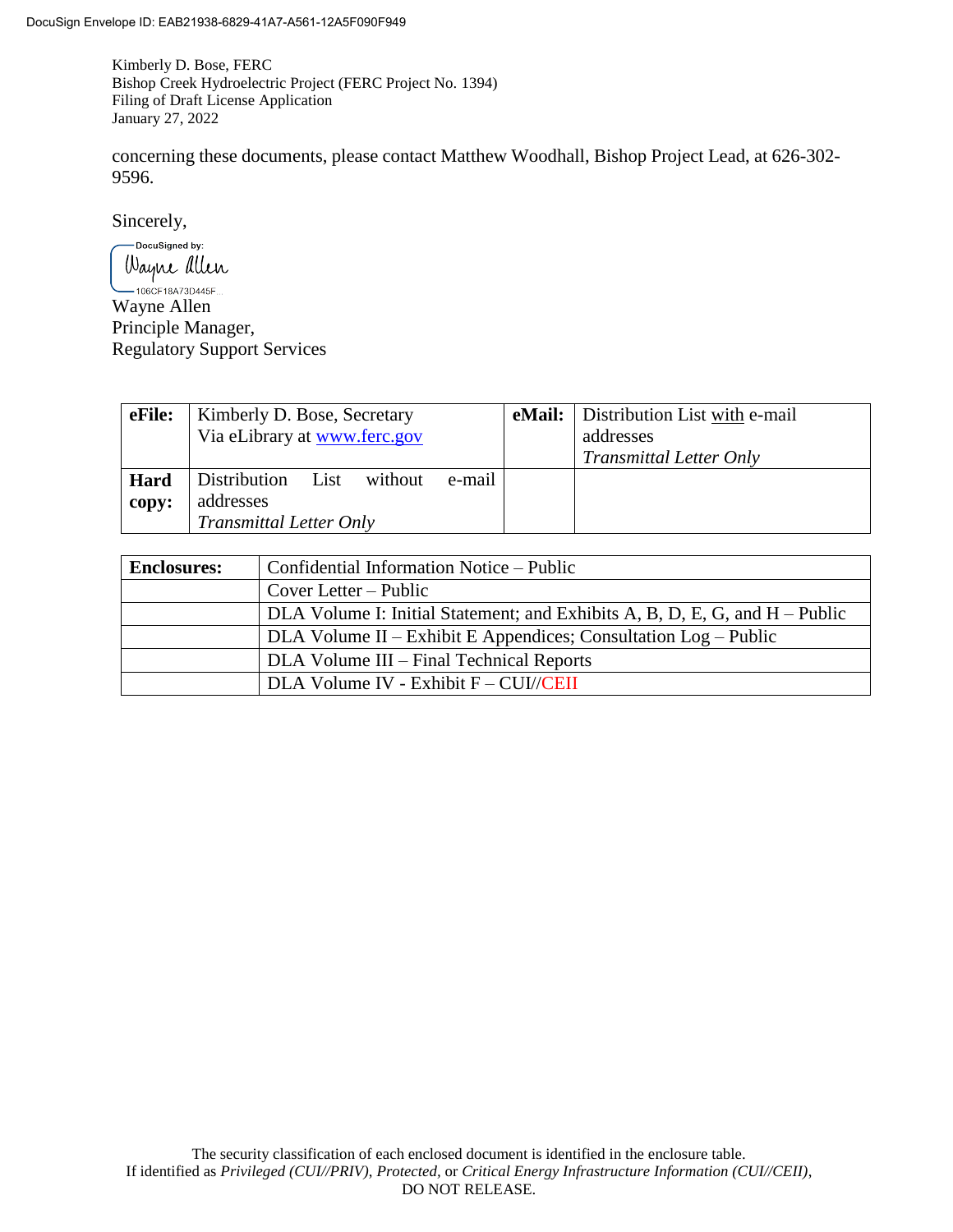# **BISHOP CREEK HYDROELECTRIC PROJECT (FERC PROJECT NO. 1394) DISTRIBUTION LIST**

## **FERC Service List:**

\*Roger Porter, Manager Mono Basin National Forest Scenic Area PO Box 429 Lee Vining, CA 93541-0429

Kelly Henderson, Attorney Southern California Edison Company PO Box 800 Rosemead, CA 91770-0800 [kelly.henderson@sce.com](mailto:kelly.henderson@sce.com) 

Wayne P Allen, Relicensing Manager Southern California Edison Company PO Box 100 Big Creek, 93605-0100 [wayne.allen@sce.com](mailto:wayne.allen@sce.com) 

Nicolas von Gersdorff, Dam Safety Engineer Southern California Edison Company 1515 Walnut Grove Ave Rosemead, CA 91770 [nicolas.von@sce.com](mailto:nicolas.von@sce.com)

## **Federal Government/Representatives:**

U.S. Forest Service, Inyo National Forest 351 Pacu Ln, Suite 200, Bishop, CA 93514 Jacqueline Beidl (760) 873-2516 [jbeidl@fs.fed.us](mailto:jbeidl@fs.fed.us)

\*Michael C. Connor Esq Comm. U.S. Bureau Reclamation U.S. Department of Interior 1849 C Street NW Washington, DC 20240-0001 District of Columbia

FERC Case Administration Southern California Edison Company 2244 Walnut Grove Ave. Rosemead, CA 91770 [ferccaseadmin@sce.com](mailto:ferccaseadmin@sce.com) 

Martin Ostendorf, Compliance Manager Southern California Edison Company 54170 Mtn. Spruce Road P.O. Box 100 Big Creek, CA 93605 [martin.ostendorf@sce.com](mailto:martin.ostendorf@sce.com) 

U.S. Forest Service, Inyo National Forest 351 Pacu Ln, Suite 200, Bishop, CA 93514 Ashley Blythe Haverstock [ablythehaverstock@fs.fed.us](mailto:ablythehaverstock@fs.fed.us)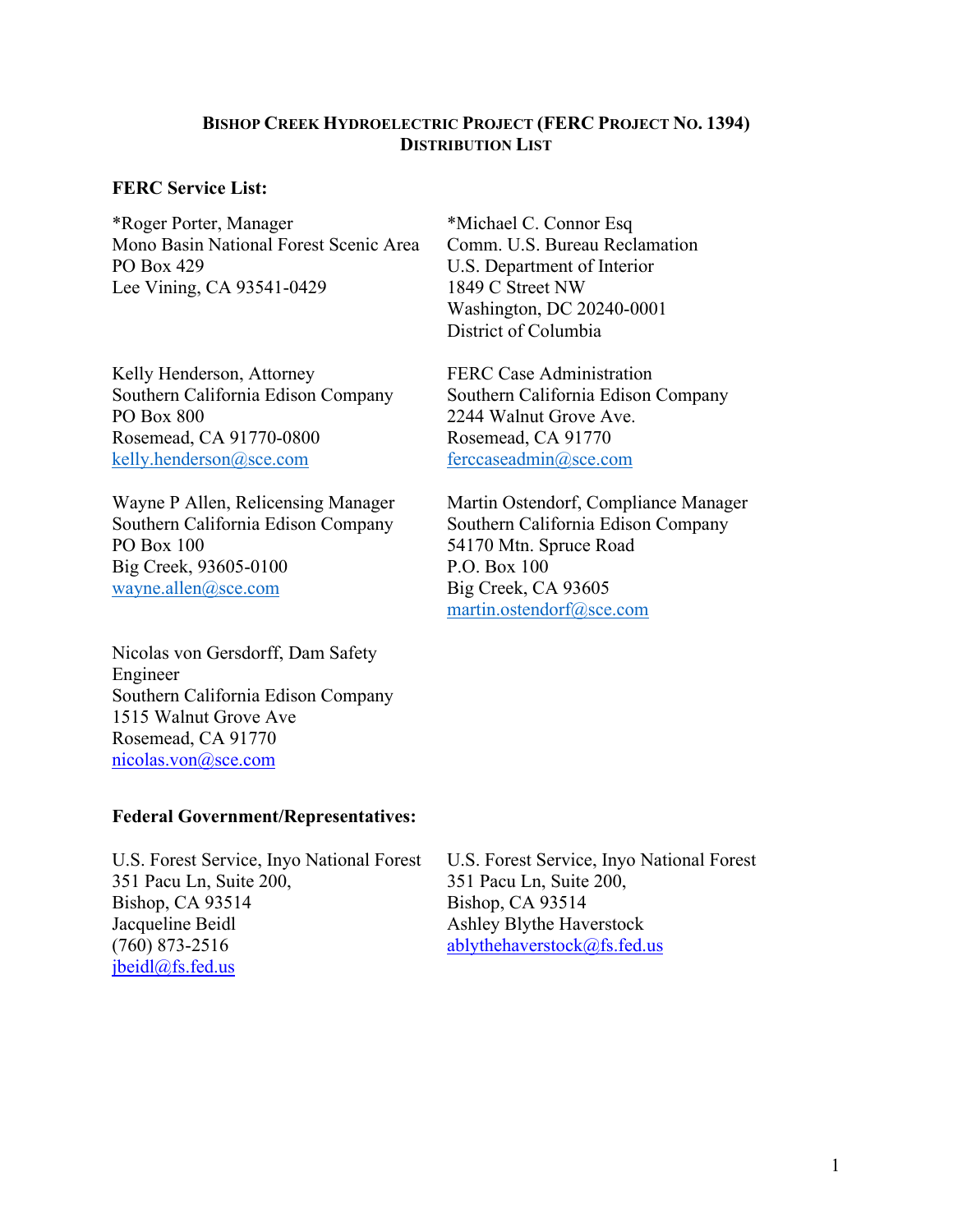U.S. Forest Service, Inyo National Forest 351 Pacu Ln, Suite 200, Bishop, CA 93514 Nora Gamino (760) 873-2414 [ngamino@fs.fed.us](mailto:ngamino@fs.fed.us)

U.S. Forest Service, Inyo National Forest 351 Pacu Ln, Suite 200, Bishop, CA 93514 Todd Ellsworth (760) 873-2457 [tellsworth@fs.fed.us](mailto:tellsworth@fs.fed.us)

U.S. Forest Service, Inyo National Forest 351 Pacu Ln, Suite 200, Bishop, CA 93514 Adam Barnett [adam.barnett@usda.gov](mailto:adam.barnett@usda.gov)

U.S. Forest Service, Inyo National Forest 351 Pacu Ln, Suite 200, Bishop, CA 93514 Dawn Alvarez (707) 562-9109 [dalvarez@fs.fed.us](mailto:dalvarez@fs.fed.us)

U.S. Forest Service, Inyo National Forest White Mountain Ranger Station 798 North Main Street Bishop, CA 93514 Philip DeSenze 760-873-2500 [philip.desenze@usda.gov](mailto:philip.desenze@usda.gov)

U.S. Forest Service, Pacific Southwest Region 1323 Club Drive, Vallejo, CA 94592 Monique Sanchez [monique.sanchez@usda.gov](mailto:monique.sanchez@usda.gov) U.S. Forest Service, Inyo National Forest 351 Pacu Ln, Suite 200, Bishop, CA 93514 Blake M. Engelhardt (760) 873-2495 [bmengelhardt@fs.fed.us](mailto:bmengelhardt@fs.fed.us)

U.S. Forest Service, Inyo National Forest 351 Pacu Ln, Suite 200, Bishop, CA 93514 Sheila Irons (760) 924-5534 [sirons@fs.fed.us](mailto:sirons@fs.fed.us)

U.S. Forest Service, Inyo National Forest 351 Pacu Ln, Suite 200, Bishop, CA 93514 Kary Schlick (760) 873-2450 [kschlick@fs.fed.us](mailto:kschlick@fs.fed.us)

U.S. Forest Service, Inyo National Forest 351 Pacu Ln, Suite 200, Bishop, CA 93514 Nathan Sill [nathan.sill@usda.gov](mailto:nathan.sill@usda.gov)

U.S. Forest Service, Inyo National Forest White Mountain Ranger Station 798 North Main Street Bishop, CA 93514 Dannon Dirgo 626-698-2893 [dannon.dirgo@usda.gov](mailto:dannon.dirgo@usda.gov)

U.S. Forest Service, Pacific Southwest Region 1323 Club Drive, Vallejo, CA 94592 Victor Aguirre Orozco [vaguirreorozco@fs.fed.us](mailto:vaguirreorozco@fs.fed.us)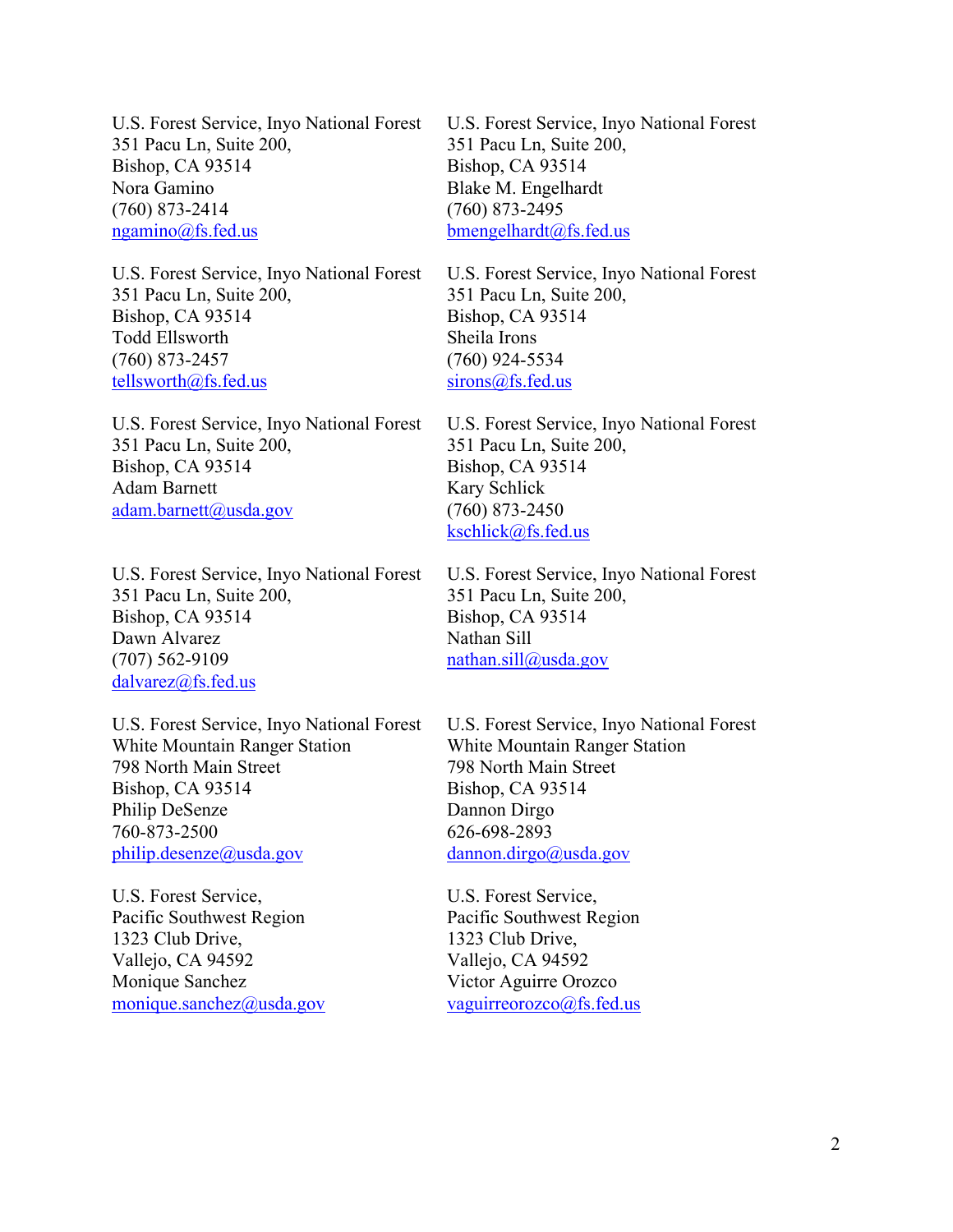National Park Service Stephen Bowes 333 Bush Street, San Francisco, CA 94104 (415) 623-2321 [stephen\\_bowes@nps.gov](mailto:stephen_bowes@nps.gov)

Bureau of Land Management, Bishop Field Office 351 Pacu Ln, Suite 200, Bishop, CA 93514 Greg Haverstock [ghaverst@blm.gov](mailto:ghaverst@blm.gov)

US Fish and Wildlife Service Reno Fish and Wildlife Office 1340 Financial Blvd, Reno, NV 89502 Justin Barrett [justin\\_barrett@fws.gov](mailto:justin_barrett@fws.gov)

US Fish and Wildlife Service Reno Fish and Wildlife Office 1340 Financial Blvd, Reno, NV 89502 Shawna Theisen (775) 861-6378 shawna theisen@fws.gov

U.S. Forest Service, Pacific Southwest Region 1323 Club Drive, Vallejo, CA 94592 Tristan Leong (707) 562-8838 [tleong@fs.fed.us](mailto:tleong@fs.fed.us)

Bureau of Land Management, Bishop Field Office 351 Pacu Ln, Suite 200, Bishop, CA 93514 Larry Primosch (760) 872-5031 [lprimosc@blm.gov](mailto:lprimosc@blm.gov)

US Fish and Wildlife Service Reno Fish and Wildlife Office 1340 Financial Blvd, Reno, NV 89502 Andy Starostka 775-861-6386 Andy Starostka@fws.gov

Federal Energy Regulatory Commission 901 Market Street, Suite 350 San Francisco, CA 94103 Timothy Konnert [202-502-6359](tel:202-502-6359) [timothy.konnert@ferc.gov](mailto:timothy.konnert@ferc.gov)

Federal Energy Regulatory Commission 901 Market Street, Suite 350 San Francisco, CA 94103 Kelly Wolcott [Kelly.Wolcott@ferc.gov](mailto:Kelly.Wolcott@ferc.gov)

Advisory Council on Historic Preservation Bureau of Indian Affairs 401 F Street NW, Suite 308 Washington, DC 20001-2637 Executive Director

2800 Cottage Way Sacramento, CA 95825 Regional Director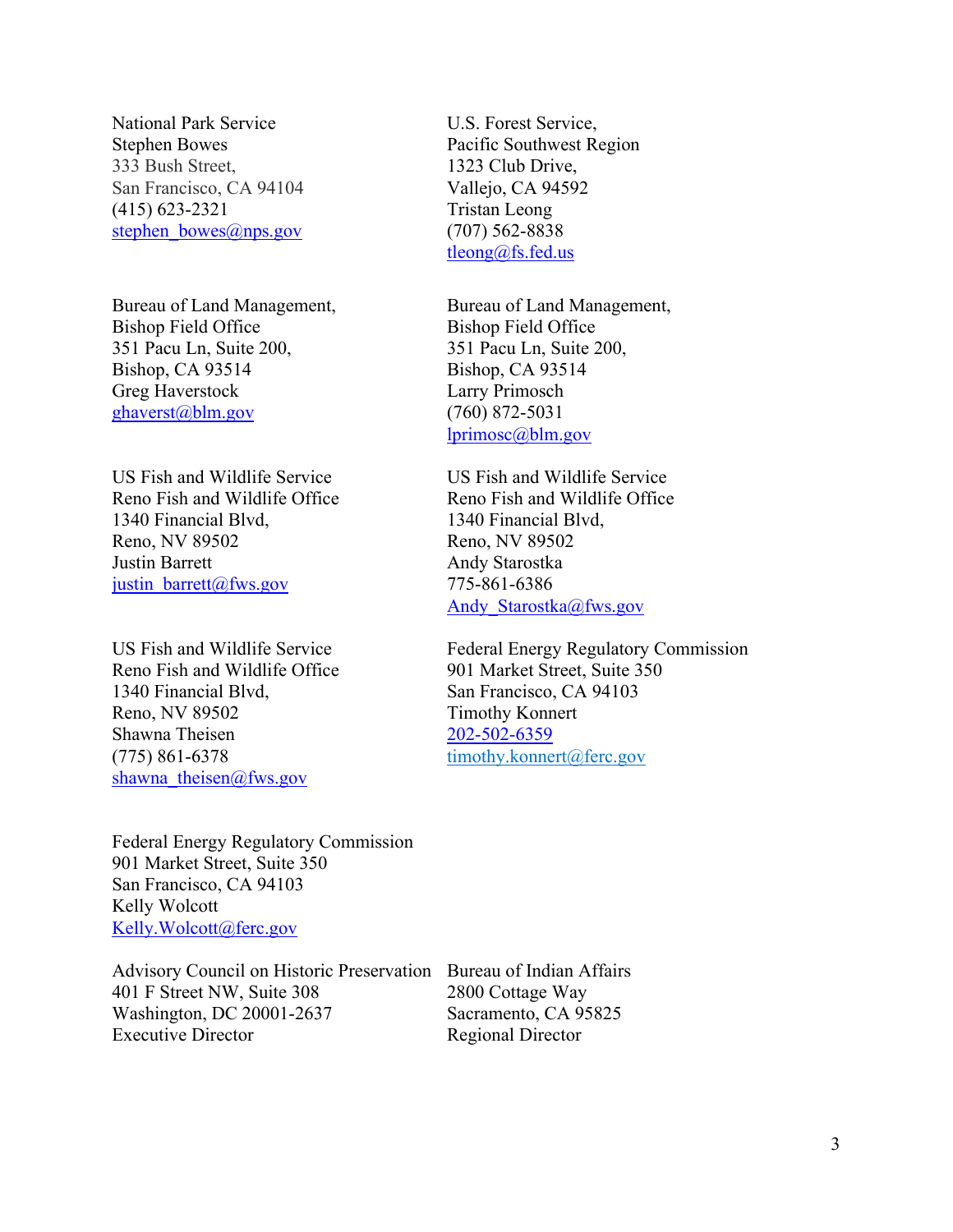Bureau of Indian Affairs 1849 C Street NW MS 2624 MIB Washington, DC 20240 **Director** 

Federal Emergency Management Agency 500 C Street SW Washington, DC 20472 **Director** 

National Park Service 1111 Jackson Street, Suite 700 Oakland, CA 94607 Regional Director

U.S. Army Corps of Engineers P.O. Box 2711 Los Angeles, CA 90053-2325 District Engineer

U.S. Army Corps of Engineers 915 Wilshire Blvd., Suite 930 Los Angeles, CA 90017

U.S. Army Corps of Engineers 1455 Market St San Francisco, CA 94103-1398 Division Commander

U.S. Army Corps of Engineers 450 Golden Gate Avenue Ste 36152 San Francisco, CA 94102-3402 District Engineer

U.S. Army Corps of Engineers 441 G Street NW Washington, DC 20314 Commander

U.S. Bureau of Land Management 1849 C Street NW MIB 5655 Washington, DC 20240 **Director** 

Federal Emergency Management Agency 1111 Broadway, Suite 1200 Oakland, CA 94607-4052 Regional Administrator

Federal Energy Regulatory Commission 901 Market Street, Suite 350 San Francisco, CA 94103 Regional Engineer

National Park Service 1849 C Street NW Washington, DC 20240 **Director** 

U.S. Army Corps of Engineers 1325 J Street Sacramento, CA 95814-2922 District Engineer

U.S. Army Corps of Engineers 1455 Market St San Francisco, CA 94103-1398 District Engineer

U.S. Army Corps of Engineers 450 Golden Gate Avenue Ste 36152 San Francisco, CA 94102-3402 Division Commander

Michael Connor, U.S. Department of the Interior 1849 C Street NW Washington, DC 20240

U.S. Bureau of Land Management 2800 Cottage Way Room W-1834 Sacramento, CA 95825-1886 State Director

U.S. Bureau of Reclamation P.O. Box 61470 Boulder City, NV 89006-1470 Regional Director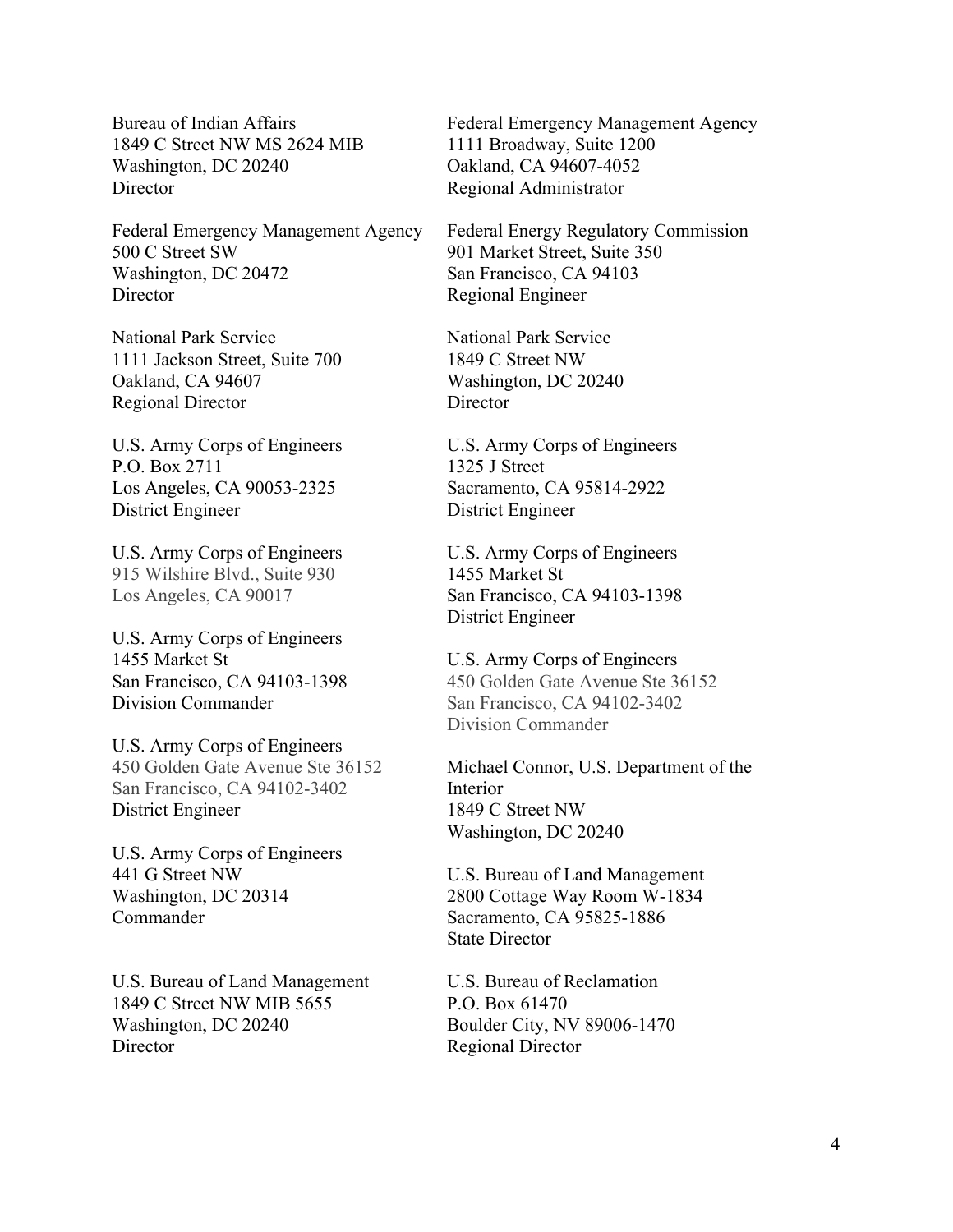U.S. Bureau of Reclamation 1849 C Street NW Washington, DC 20240 Commissioner

U.S. Department of Agriculture - Forest Service 1323 Club Drive Vallejo, CA 94592 Regional Forester

U.S. Department of Agriculture - Forest Service 324 25th Street Ogden, UT 84401 Regional Forester

U.S. Fish and Wildlife Service 6010 Hidden Valley Road Carlsbad, CA 92011-4219 Field Supervisor

U.S. Fish and Wildlife Service 1849 C Street NW Room 3238 Washington, DC 20240-0001 **Director** 

U.S. Forest Service 1400 Independence Avenue SW Washington, DC 20250-0003

United States Geological Survey 12201 Sunrise Valley Dr Reston, VA 20192 **Director** 

U.S. Bureau of Reclamation 2800 Cottage Way Sacramento, CA 95825-1886 Regional Director

U.S. Department of Agriculture - Forest Service 1400 Independence Ave SW Washington, DC 20250-0003 Chief

U.S. Fish and Wildlife Service 2800 Cottage Way, Suite W-2606 Sacramento, CA 95825-1846 Regional Director

U.S. Fish and Wildlife Service 2800 Cottage Way Room W-2605 Sacramento, CA 95825-1846 Field Supervisor

U.S. Fish and Wildlife Service 2493 Portola Road, Suite B Ventura, CA 93003-7726 Field Supervisor

United States Geological Survey 345 Middlefield Road Menlo Park, CA 94025 Regional Director

U.S. Geological Survey Leslie Pizzi 3215 Marine St Boulder, CO 80303

#### **State Government/Representatives:**

California Dept. of Fish and Wildlife, Bishop Field Office 787 North Main Street, Suite 220,

California Dept. of Fish and Wildlife, Bishop Field Office 787 North Main Street, Suite 220,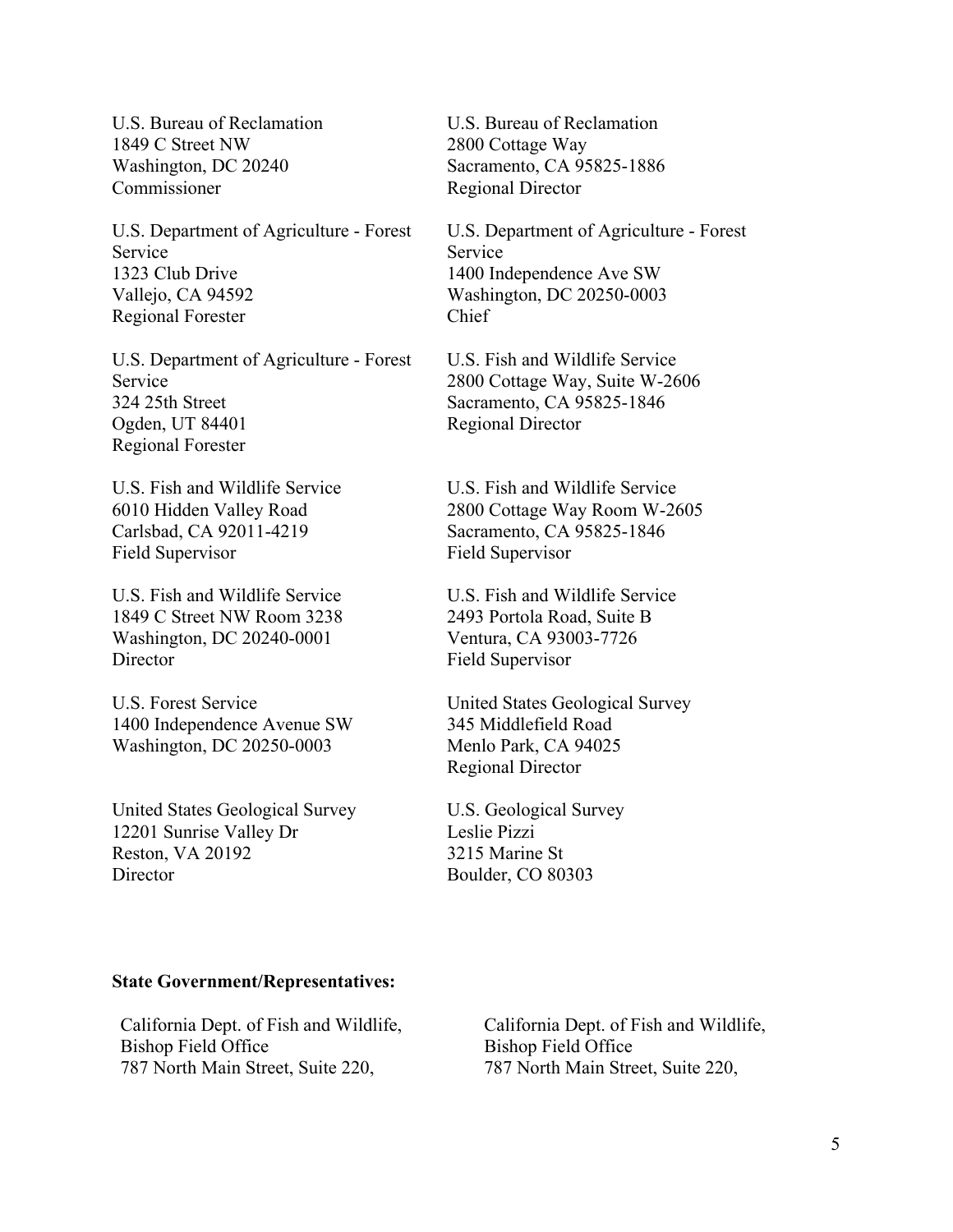Bishop, CA 93514 Rose Banks [Rose.Banks@wildlife.ca.gov](mailto:Rose.Banks@wildlife.ca.gov)

California Dept. of Fish and Wildlife, Bishop Field Office 787 North Main Street, Suite 220, Bishop, CA 93514 Brandy Wood [Brandy.Wood@Wildlife.ca.gov](mailto:Brandy.Wood@Wildlife.ca.gov)

California Depart. Of Fish and Wildlife, Bishop Field Office 787 North Main Street, Suite 220, Bishop, CA 93514 Trisha Moyer [Patricia.Moyer@Wildlife.ca.gov](mailto:Patricia.Moyer@Wildlife.ca.gov)

California Regional Water Quality Control Board 2501 Lake Tahoe Blvd South Lake Tahoe, CA 96150 Jennifer Watts (530) 542-5491 [jennifer.watts@waterboards.ca.gov](mailto:jennifer.watts@waterboards.ca.gov) 

California State Water Resources Control Board P.O. Box 100 Sacramento, CA 95814 Parker Thaler [Parker.Thaler@waterboards.ca.gov](mailto:Parker.Thaler@waterboards.ca.gov)

Bishop, CA 93514 Alisa Ellsworth [Alisa.Ellsworth@wildlife.ca.gov](mailto:Alisa.Ellsworth@wildlife.ca.gov)

California Dept. of Fish and Wildlife, Bishop Field Office 787 North Main Street, Suite 220, Bishop, CA 93514 Alyssa Marquez [Alyssa.Marquez@Wildlife.ca.gov](mailto:Alyssa.Marquez@Wildlife.ca.gov)

California Regional Water Quality Control Board 2501 Lake Tahoe Blvd South Lake Tahoe, CA 96150 Ed Hancock (530) 542-5574 [ed.hancock@waterboards.ca.gov](mailto:ed.hancock@waterboards.ca.gov) 

California Depart. Of Fish and Wildlife, Bishop Field Office 787 North Main Street, Suite 220, Bishop, CA 93514 Nick Buckmaster (760) 872-1110 [Nick.Buckmaster@wildlife.ca.gov](mailto:Nick.Buckmaster@wildlife.ca.gov)

State Water Resources Control Board 1001 I St, Sacramento, CA 95814

Jill North (916) 327-8683 [Jill.north@waterboards.ca.gov](mailto:Jill.north@waterboards.ca.gov)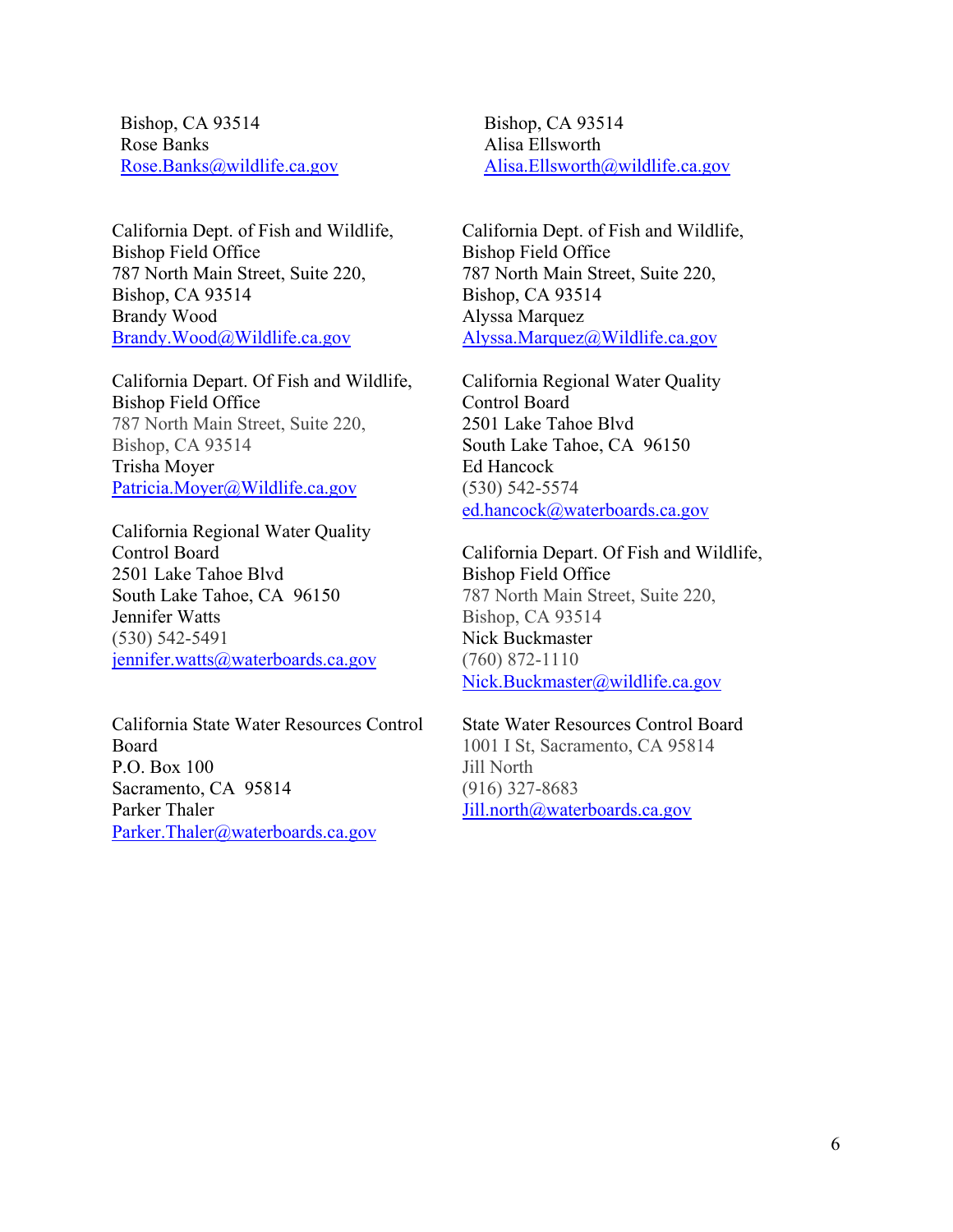California Regional Water Quality Control Board 320 West Fourth Street, Suite 200 Los Angeles, CA 90013

California Regional Water Quality Control Board 3737 Main Street, Suite 500 Riverside, CA 92501-3339

California Regional Water Quality Control Board 5550 Skylane Blvd, Suite A Santa Rosa, CA 95403

California Regional Water Quality Control Board 73-720 Fred Waring Drive, Suite 100 Palm Desert, CA 92260

California Regional Water Quality Control Board 895 Aerovista Place, Suite 101 San Luis Obispo, CA 93401-5427

Office of the Attorney General 1300 I Street, Suite 1740 Sacramento, CA 95814 Attorney General

Mono Basin National Forest Scenic Area 351 Pacu Lane, Suite 200 Bishop, CA 93514 Roger Porter, Manager

County Supervisor-District 2 199 Edward Street Bishop, CA 93514 Jeff Griffiths

California Regional Water Quality Control Board 9174 Sky Park Court, Suite 100 San Diego, CA 92124-1331California Regional Water Quality Control Board 2501 Lake Tahoe Blvd South Lake Tahoe, CA 96150

California State Water Resources Control Board P.O. Box 100 Sacramento, CA 95814

California Regional Water Quality Control Board 1515 Clay Street, Suite 1400 Oakland, CA 94612

California Regional Water Quality Control Board 11020 Sun Center Drive, Suite 200 Rancho Cordova, CA 95670-6114

Office of the Governor State Capitol Sacramento, CA 95814 Governor

Office of Historic Preservation P.O. Box 942896 Sacramento, CA 94296-0001

County Supervisor-District 1 215 Arcturis Circle Bishop, CA 93514 Dan Totheroh

County Supervisor-District 3 P. O. Box 128 Bishop, CA 93514 Rick Pucci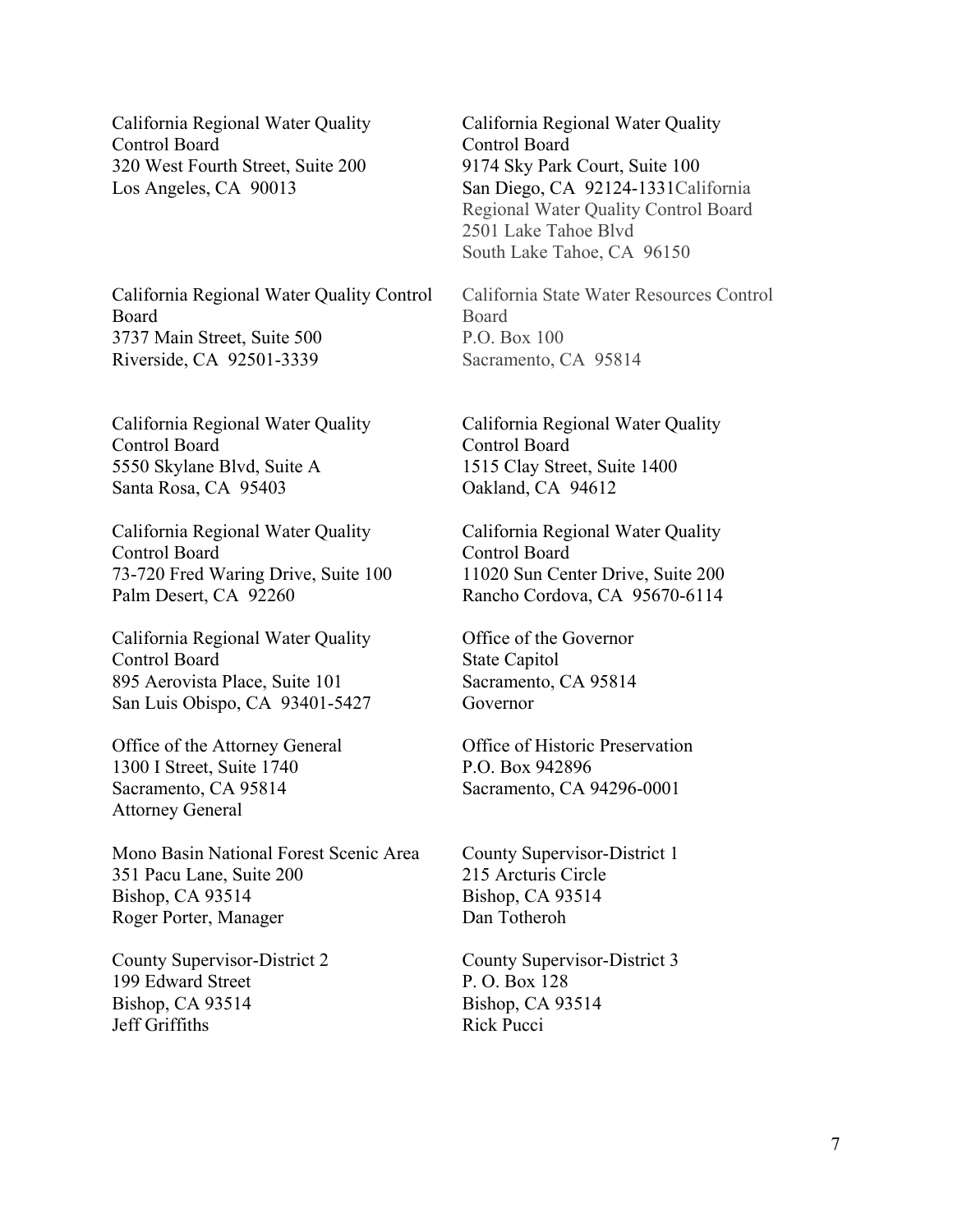#### **Local Government/ Public Agency:**

City of Bishop, Department of Public Works 377 West Line Street, P.O Box 1236, Bishop, CA 93514 David Grah (760) 873-8458 [publicworks@cityofbishop.com](mailto:publicworks@cityofbishop.com)

Parks and Recreation 377 West Line Street Bishop, CA 93514

Water & Sewer Commission 377 West Line Street Bishop, CA 93514

Los Angeles Department of Water and Power 300 Mandich Street, Bishop, CA 93514 Eric Tillemans (760) 873-0256 [eric.tillemans@ladwp.com](mailto:eric.tillemans@ladwp.com)

Mammoth Lake Recreation 126 Old Mammoth Road, Suite 107 Mammoth Lakes, CA 93546 Matthew Paruolo (760) 500-6381 [Mparuolo@mono.ca.gov](mailto:Mparuolo@mono.ca.gov)

Inyo-Mono Resource Conservation **District** 270 North See Vee Lane #6 Bishop, CA  93514-9624 (760) 872-6111

Sierra Business Council 10183 Truckee Airport Rd #202 Truckee, CA 96161

Bishop City Council 377 West Line Street, Bishop, CA 93514 Ron Philips, City Administrator (760) 873-5863 [RPhillips@cityofbishop.com](mailto:RPhillips@cityofbishop.com)

Planning Commission 377 West Line Street Bishop, CA 93514

Eastern Sierra Council of Governments 377 West Line Street Bishop, CA 93514

Inyo County Fish Commission Pat Gunsolley [pgunsolley@gmail.com](mailto:pgunsolley@gmail.com)

Inyo-Mono Regional Water Management Program Holly Alpert, Ph.D., Program Manager 760-709-2212 [holly@inyo-monowater.org](mailto:holly@inyo-monowater.org)

Mammoth Lakes Chamber of Commerce P.O. Box 3268 2520 Main Street Mammoth Lakes, CA 93546

Bishop Area Chamber of Commerce 690 N Main St Bishop, CA 93514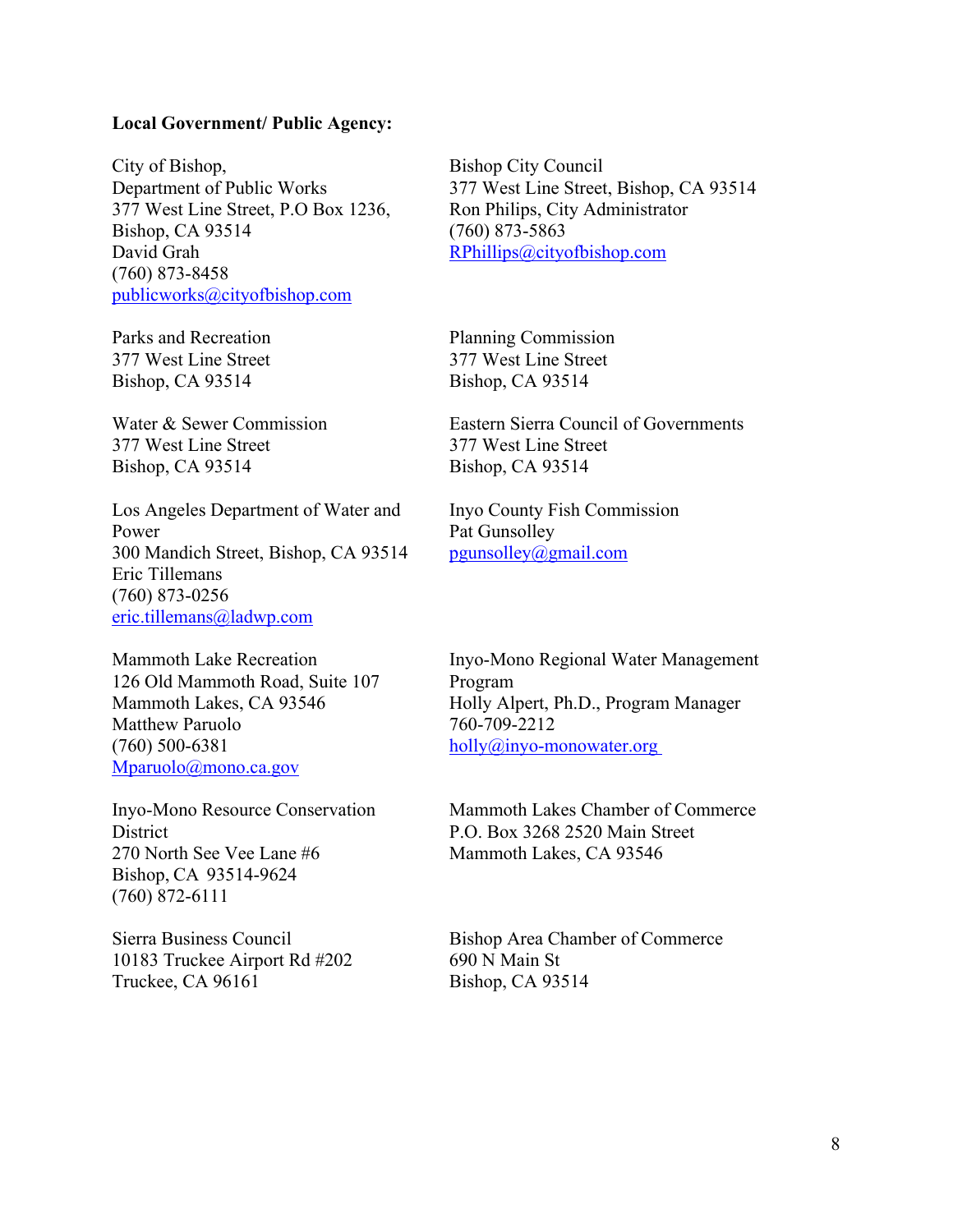#### **Non-Governmental Organizations:**

CalTrout 360 Pine Street, 4th Floor San Francisco, CA 94104 Phone 415-392-8887 Curtis Knight [cknight@caltrout.org](mailto:cknight@caltrout.org)

CalTrout 360 Pine Street, 4th Floor San Francisco, CA 94104 Phone 415-392-8887 Walter "Redgie" Collins [rcollins@caltrout.org](mailto:rcollins@caltrout.org)

California Trout 701 S. Mt. Shasta Blvd Mt. Shasta, CA 96067 Mt. Shasta Program Manager

California Trout 1810 14th St, Suite 201 Santa Monica, CA 90404 Southern California Program Manager

Friends of the Inyo Wendy Schneider [wendy@friendsoftheinyo.org](mailto:wendy@friendsoftheinyo.org)

Owens Valley Committee Mary Roper [maryroper51@gmail.com](mailto:maryroper51@gmail.com)

American Canoe Association 1340 Central Blvd., Suite 210 Fredericksburg, VA 22401 Executive Director

American Whitewater P.O. Box 1540 Cullowhee, NC 28723 Executive Director

California Native Plant Society Bristlecone Chapter P. O. Box 364, Bishop, CA 93515 Katie Quinlan (760) 873-8023 [kquinlan16@gmail.com,](mailto:kquinlan16@gmail.com) [president@bristleconecnps.org](mailto:president@bristleconecnps.org)

CalTrout 5425 Oberlin Drive, Suite 209 San Diego, California 92121 Sandra Jacobson 858.414.1518 [SJacobson@caltrout.org](mailto:SJacobson@caltrout.org)

California Trout 1976 Archer Rd McKinleyville, CA 95519 North Coast Manager

California Trout 870 Market St, Suite 528 San Francisco, CA 94102 Conservation Director

Friends of the Inyo Jora Fogg [jora@friendsoftheinyo.org](mailto:jora@friendsoftheinyo.org)

Bishop Pack Outfitters 247 Cataract Rd Bishop, CA 93514

American Rivers 1101 14th St. NW, Suite 1400 Washington, DC 20005

California HydroPower Reform Coalition 2340 Brisbane Street West Sacramento, CA 95691 **Director**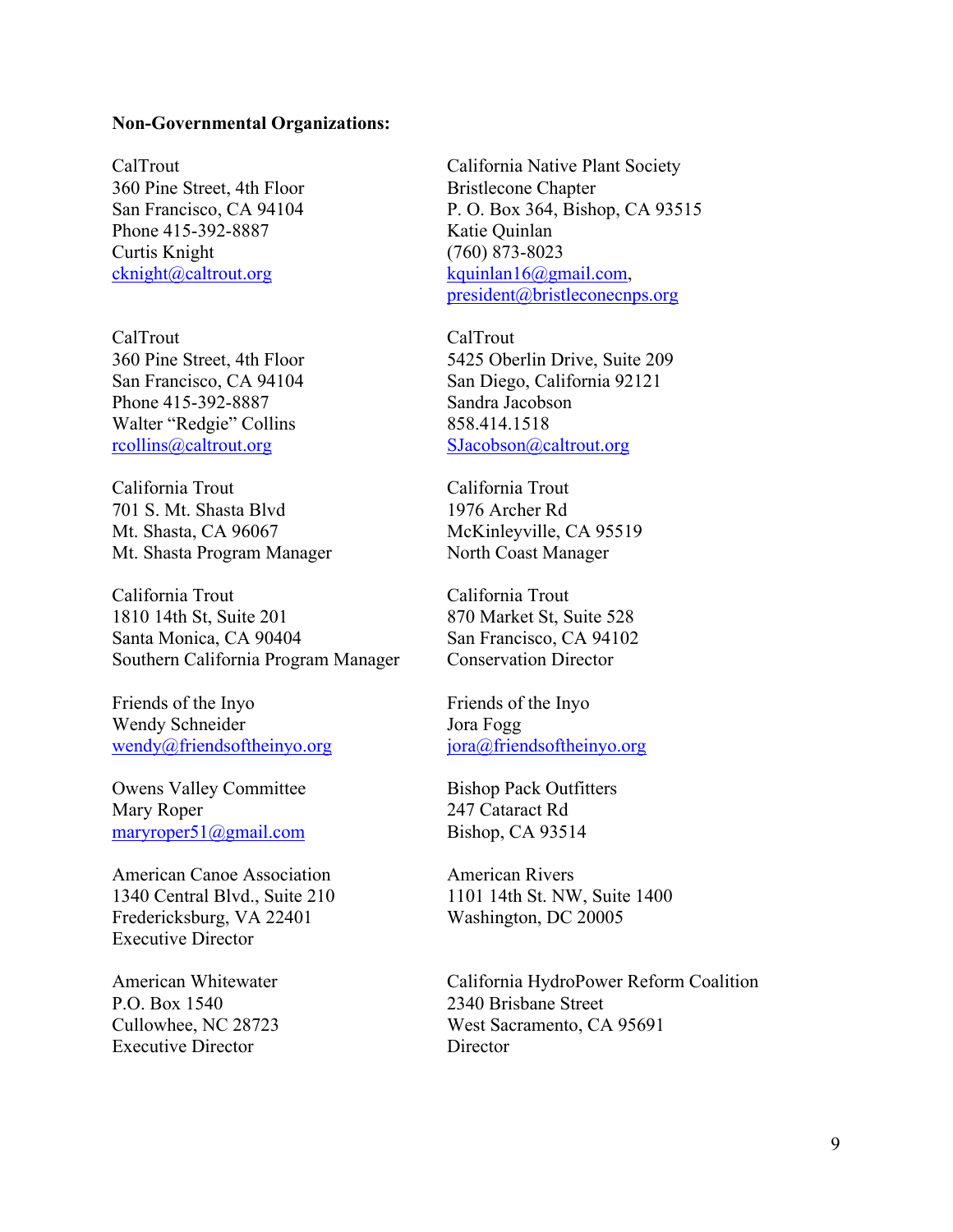Mono Lake Committee P.O. Box 29 Lee Vining, CA 93541

Friends of the River 1418 20th St, Suite 100 Sacramento, CA 95811 Hydro Reform Policy Advocate

Trout Unlimited 2239 5th Street Berkeley, CA 94710 California Water Project Director

Sierra Nevada Big Horn Sheep Foundation Sierra Nevada Alliance P.O. Box 1183 Bishop, CA 93515 John Wehausen, President

Eastern Sierra Land Trust 250 N. Fowler St, P.O Box 755 Bishop, CA 93515 Kay Ogden, Executive Director

Eastern Sierra Audubon Society P.O. Box 624 Bishop, CA 93515 President

Braveheart P.O. Box 1625 Bishop, CA 93515

Sierra Club Mark Bagley markbagley02@gmail.com

The Nature Conservancy 201 Mission Street 4th Floor San Francisco, CA 94105

Friends of the River 1418 20th St, Suite 100 Sacramento, CA 95811 Conservation Director

Planning and Conservation League 1107 Ninth St, Suite 360 Sacramento, CA 95814 Executive Director

California Sportfishing Protection Alliance 1248 East Oak Avenue, #D Woodland, CA 95776 Chris Shutes, FERC Projects Director

P.O. Box 7989 South Lake Tahoe, CA 96158 Jenny Hatch, Executive Director

Mammoth Lakes Trails Public Access P.O. Box 100 PMB 432 Mammoth Lakes, CA 93546-0100 John Wentworth, President

Pacific Crest Trails Association 1331 Garden Highway Sacramento, CA 95833 Liz Bergeron, Executive Director

Mammoth Flyrodders P.O. Box 7382 Mammoth Lakes, CA 93546

Sierra Club 2101 Webster St, Suite 1300 Oakland, CA 94612

Trout Unlimited P.O. Box 7399 Mammoth Lakes, CA 93546

### **Native American Tribes:**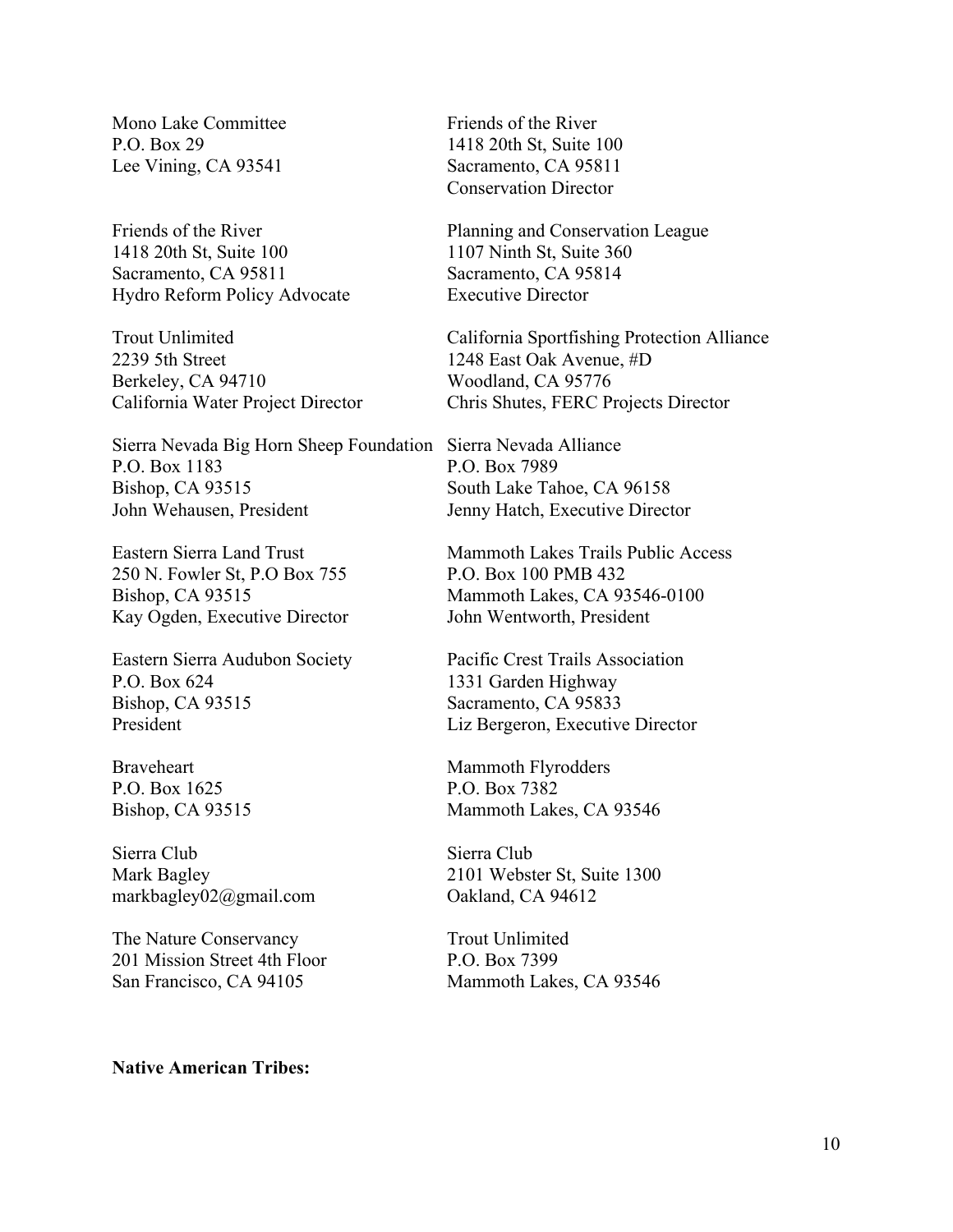Bishop Paiute Tribe 50 Tu Su Lane Bishop, CA 93514 (760) 873-3584 ext. 1210 Tilford Denver, Chairman [tilford.denver@bishoppaiute.org](mailto:tilford.denver@bishoppaiute.org)

Bishop Paiute Tribe 50 Tu Su Lane Bishop, CA 93514 (760) 873-3584 Steven Orihuela [steven.orihuela@bishoppaiute.org](mailto:steven.orihuela@bishoppaiute.org)

Bishop Paiute Tribe 50 Tu Su Lane Bishop, CA 93514 (760) 873-3584 BryAnna Vaughn Water Quality Coordinator [BryAnna.Vaughan@bishoppaiute.org](mailto:BryAnna.Vaughan@bishoppaiute.org)

Big Pine Paiute Tribe of Owens Valley P.O. Box 700 Big Pine, CA 93513 Cheryl Levine [c.levine@bigpinepaiute.org](mailto:c.levine@bigpinepaiute.org)

Big Pine Paiute Tribe of Owens Valley P.O. Box 700 Big Pine, CA 93513 (760) 938-2003 ext. 223 Sally Manning, Tribal Environmental Director [s.manning@BigPinePaiute.org](mailto:s.manning@BigPinePaiute.org)

Bishop Paiute Tribe 50 Tu Su Lane Bishop, CA 93514 (760) 873-3584 Monty Bengochia Tribal Historic Preservation Officer [monty.bengochia@bishoppaiute.org](mailto:monty.bengochia@bishoppaiute.org)

Bishop Paiute Tribe 50 Tu Su Lane Bishop, CA 93514 (760) 873-3584 ext. 237 Brian Adkins, Environmental Director [Brian.Adkins@bishoppaiute.org](mailto:Brian.Adkins@bishoppaiute.org)

Bishop Paiute Tribe 50 Tu Su Lane Bishop, CA 93514 (760) 873-3584 Stewart L'eaux l.stewart@bigpinepaiute.org

Big Pine Paiute Tribe of Owens Valley P.O. Box 700 Big Pine, CA 93513 (760) 938-2003 ext. 228 Jacqueline "Danelle" Gutierrez, Tribal Historic Preservation Officer [d.gutierrez@bigpinepaiute.org](mailto:d.gutierrez@bigpinepaiute.org)

Bridgeport Indian Colony P.O. Box 37 Bridgeport, CA 93517 Jay Hall, Environmental Dept [env@bridgeportindiancolony.com](mailto:env@bridgeportindiancolony.com)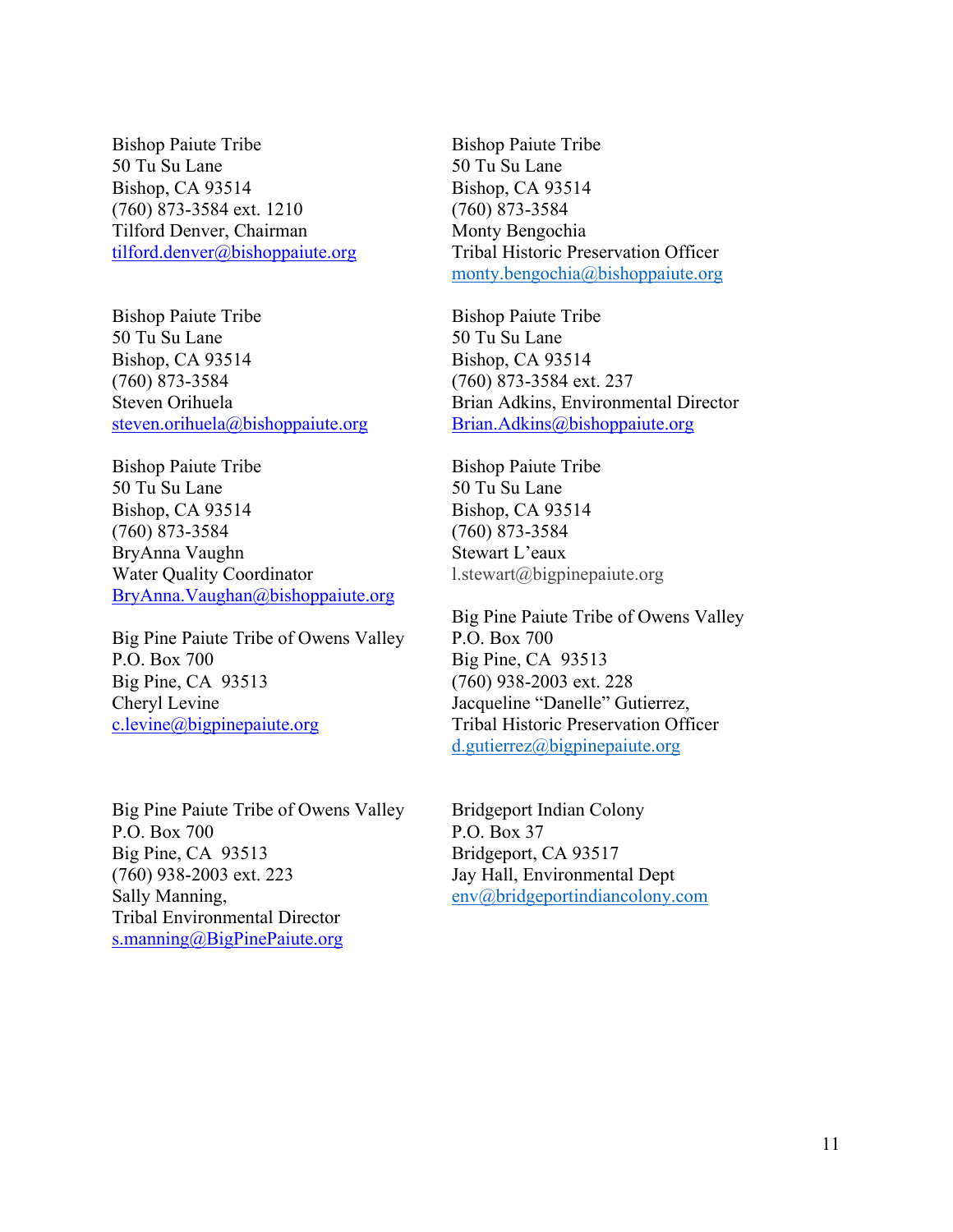Bridgeport Paiute Indian Colony P.O. Box 37 Bridgeport, CA 93517 (760) 932-7083 Joseph Lent, Cultural Dept [culture@bridgeportindiancolony.com](mailto:culture@bridgeportindiancolony.com)

Death Valley Timbisha Shoshone Tribe P.O. Box 1779 Bishop, CA 93515 (760) 872-3614 Barbara Durham, Tribal Historic Preservation Officer [thpo@timbisha.com](mailto:thpo@timbisha.com)

Fort Independence Indian Community of Paiute Indians P.O. Box 67 Independence, CA 93526 (760) 878-5160 Carl Dahlberg, Chairperson [businesscommittee@fortindependence.com](mailto:businesscommittee@fortindependence.com)

Fort Independence Indian Community of Paiute Indians P.O. Box 67 Independence, CA 93526 (760) 878-5160 Sean Scruggs, Tribal Historic Preservation [falconkeeper22@gmail.com](mailto:falconkeeper22@gmail.com)

Lone Pine Paiute-Shoshone Tribe P.O. Box 747 Lone Pine, CA 93545 (760) 876-1034 Katherine Bancroft, Cultural Resources **Officer** [kathybncrft@gmail.com](mailto:kathybncrft@gmail.com)

Bridgeport Paiute Indian Colony P.O. Box 37 Bridgeport, CA 93517 (760) 932-7083 John Glazier, Chairman [chair@bridgeportindiancolony.com](mailto:chair@bridgeportindiancolony.com)

Death Valley Timbisha Shoshone Tribe P.O. Box 1779 Bishop, CA 93515 (760) 872-3614 George Gholson, Chairman [george@timbisha.com](mailto:george@timbisha.com)

Fort Independence Indian Community of Paiute Indians P.O. Box 67 Independence, CA 93526 (760) 878-5160 Stephanie Arman, Tribal Historic Preservation Officer [thpo@fortindependence.com](mailto:thpo@fortindependence.com)

Lone Pine Paiute-Shoshone Tribe P.O. Box 747 Lone Pine, CA 93545 (760) 876-1034 Mary Weuster, Chairwoman [chair@lppsr.org](mailto:chair@lppsr.org)

Utu Utu Gwaitu Paiute Tribe of the Benton Paiute Reservation 25669 Highway 6 PMBI Benton, CA 93512 (760) 933-2321 Tina Braithwaite, Chairwoman [t.braithwaite@bentonpaiutereservation.org](mailto:t.braithwaite@bentonpaiutereservation.org)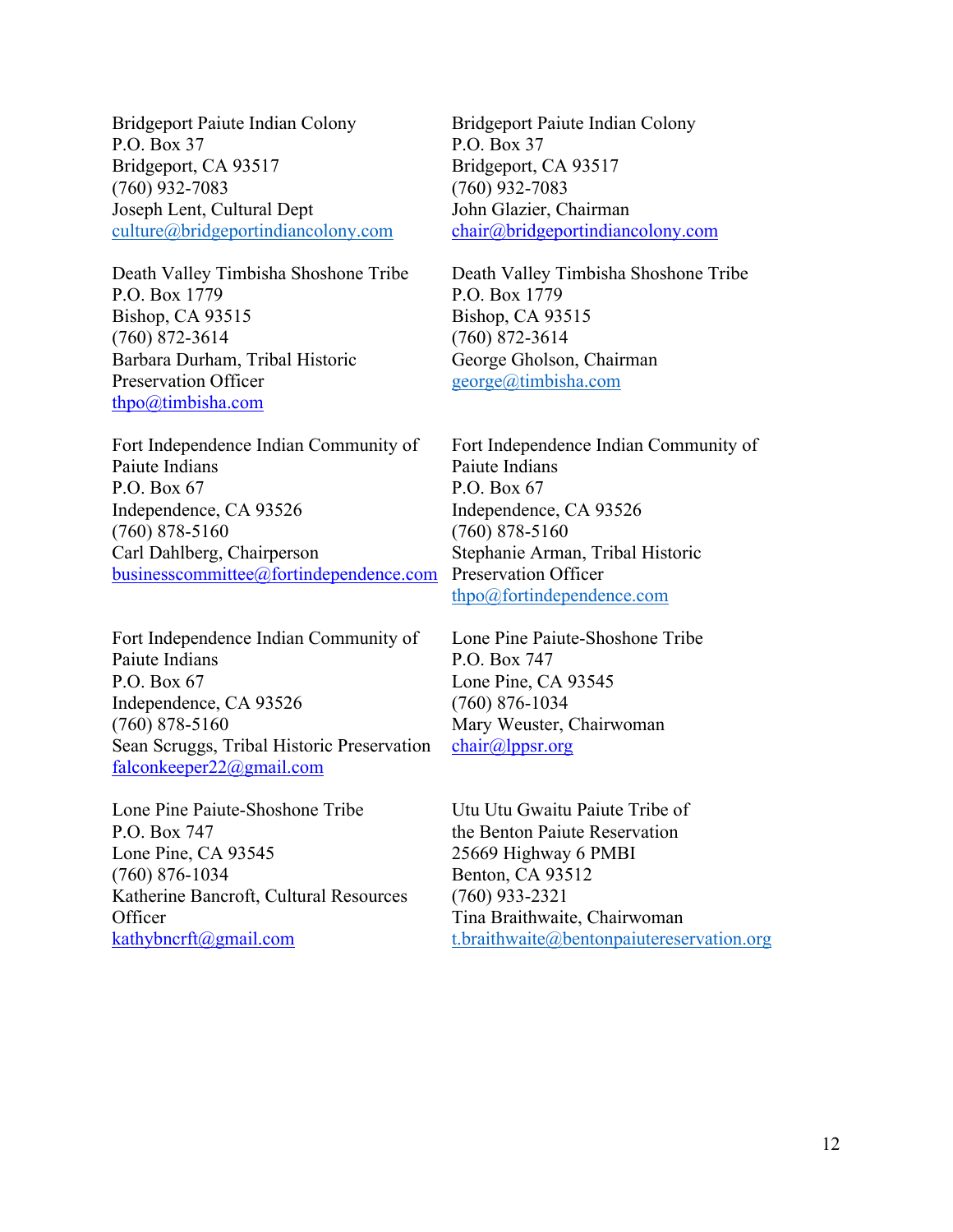Timbisha Shoshone Tribe 621 West Line St, Suite 109 Bishop, CA 93515 (760) 258-5918 Jimmy-John Thompson, Chairperson jithompson@timbisha.com

Utu Utu Gwaitu Paiute Tribe of the Benton Paiute Reservation 25669 Highway 6 PMBI Benton, CA 93512 (760) 590-7439 Shane Saulque, Interim Tribal Chairperson [shanesaulque@hotmail.com](mailto:shanesaulque@hotmail.com)

Timbisha Shoshone Tribe 621 West Line St, Suite 109 Bishop, CA 93515 (760) 786-9002 [thpo@timbisha.com](mailto:thpo@timbisha.com)

North Fork Mono Tribe 13396 Tollhouse Road Clovis, CA 93619 Ron Goode, Tribal Chairperson (559) 355-1774 [Rwgoode911@hotmail.com](mailto:Rwgoode911@hotmail.com)

North Fork Rancheria of Mono Indians of California 33134 Road 222 North Fork, CA 93643-0929 Christina McDonald, Interim Environmental Elaine Fink, Tribal Chairperson **Director** (559) 877-2461 [cmcdonald@nfr-nsn.gov](mailto:cmcdonald@nfr-nsn.gov) PO Box 869 (559) 877-2461

Twenty-Nine Palms Band of Mission Indians 6200 Harrison Place Coachella, CA 92236

Walker River Paiute Tribe P.O. Box 220 Schurz, NV 89427 (775) 773-2306 Amber Torres, Chairperson [chairman@wrpt.org](mailto:chairman@wrpt.org)

Kern Valley Indian Community P.O. Box 1010 Lake Isabella, CA 93240 (760) 378-2915 Julie Turner, Secretary

North Fork Rancheria of Mono Indians of California North Fork, CA 93643 [efink@nfr-nsn.gov](mailto:efink@nfr-nsn.gov)

Twenty-Nine Palms Band of Mission Indians 6200 Harrison Place Coachella, CA 92236 Darrell Mike, Tribal Chairman

Mono Lake Kutzadika'a Paiute Indian Community PO Box 237, Lee Vining, CA 93541 Tribal Chairperson, Tribal Secretary/Treasurer/Liaison, President, and Vice-President